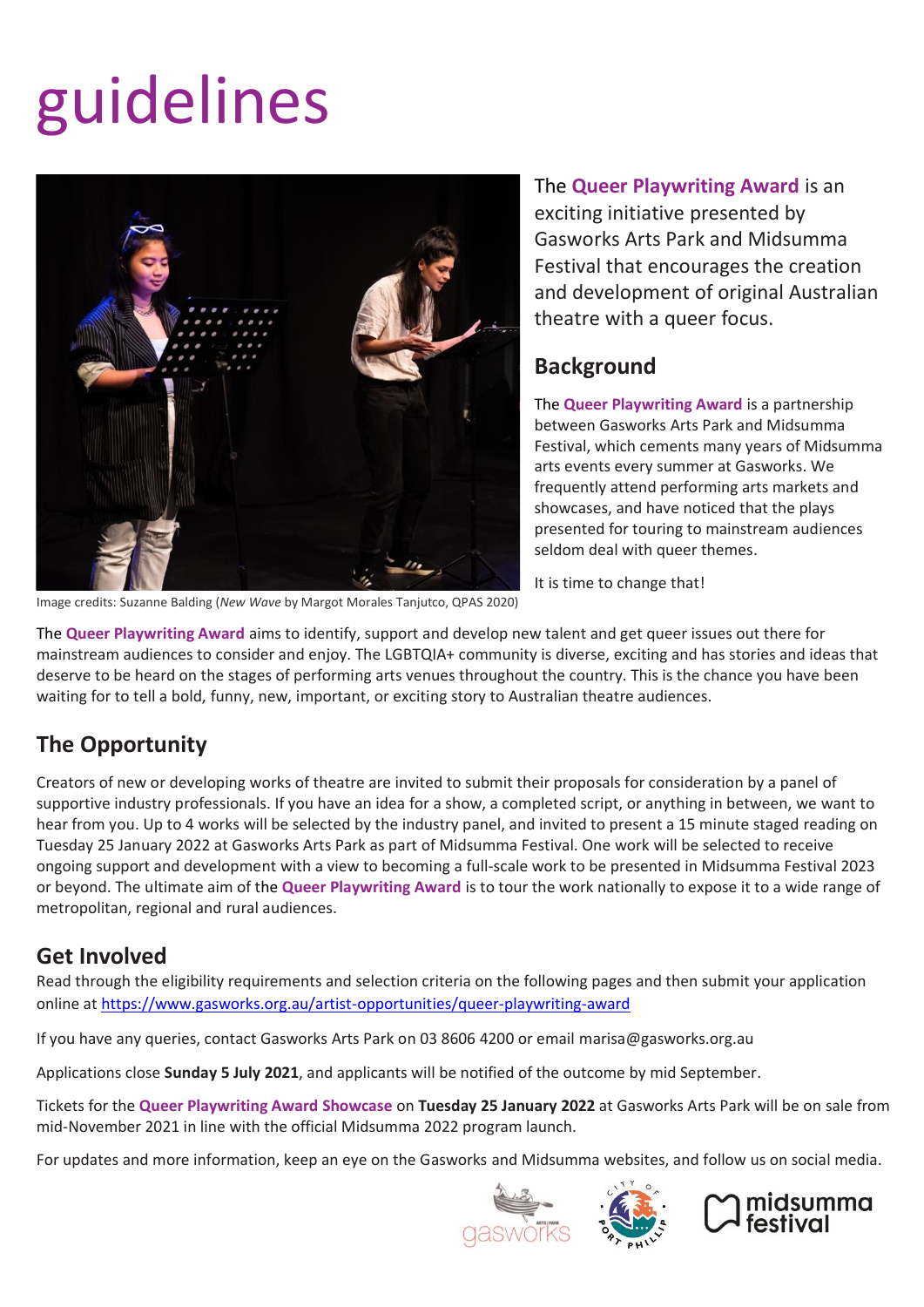## selection criteria

#### **Queer themes**

It is important that your work incorporates an exploration of queer themes in some way. Obviously how you achieve this is up to you. The panel will be looking for works that progress audience understanding of queer issues.

#### **Audience appeal**

To ensure the longevity of your work, it is vital that it appeals to a range of audiences. This doesn't mean that everyone has to love it, but consider where this show may be seen in the long-term - for example, your show may end up touring rural Australia, it may end up playing to a variety of age groups, and so on. If your work only appeals to a very specific market segment, it will be challenging to expose it to a broad audience. The panel will be looking for works that have a broad appeal, and that can be experienced by a range of audiences.

#### **Authenticity**

We are eager to uncover original, unique and authentic stories. The panel will be looking for works that clearly communicate engaging stories or captivating commentary upon current or historical events.

#### **Style**

While your work may not have a design concept in mind, it is important to consider the look of your work. The panel will be looking for works that aim for arresting style in design and/or visual presentation. Remember that a dynamic visual presentation and design does not necessarily mean a huge budget! The panel is looking for creative ways of creating dynamic productions. Design elements are not expected to be realised If your work is selected for the showcase, as this takes the format of rehearsed readings. Think about style in terms of how the work might look if it were to go on to a creative development and full-scale production.

#### **Accessibility**

It is often said that the best stories are those of universal appeal. While you are welcome to tell your personal story, remember to transcend personal expression in order to create work that is of interest to an audience.

#### **Excellence**

Are you dedicated to your idea? Passionate about the arts and queer issues? Committed to creative development? Yes? Perfect, you've just fulfilled this criteria. The panel will be looking for dedication to excellence in craft.

#### **Creative team**

The panel will be looking for a creative team which radiates energy and passion.

#### **Capacity to tour**

The long-term aim for this program is to tour your work, so keep this in mind from the very beginning. If your show features a cast of ten people and takes three days to bump in, it will be difficult to create an efficient and affordable tour. Be conscious of the logistics of your show; particularly complicated tech requirements, large scale casts and set/design requirements.





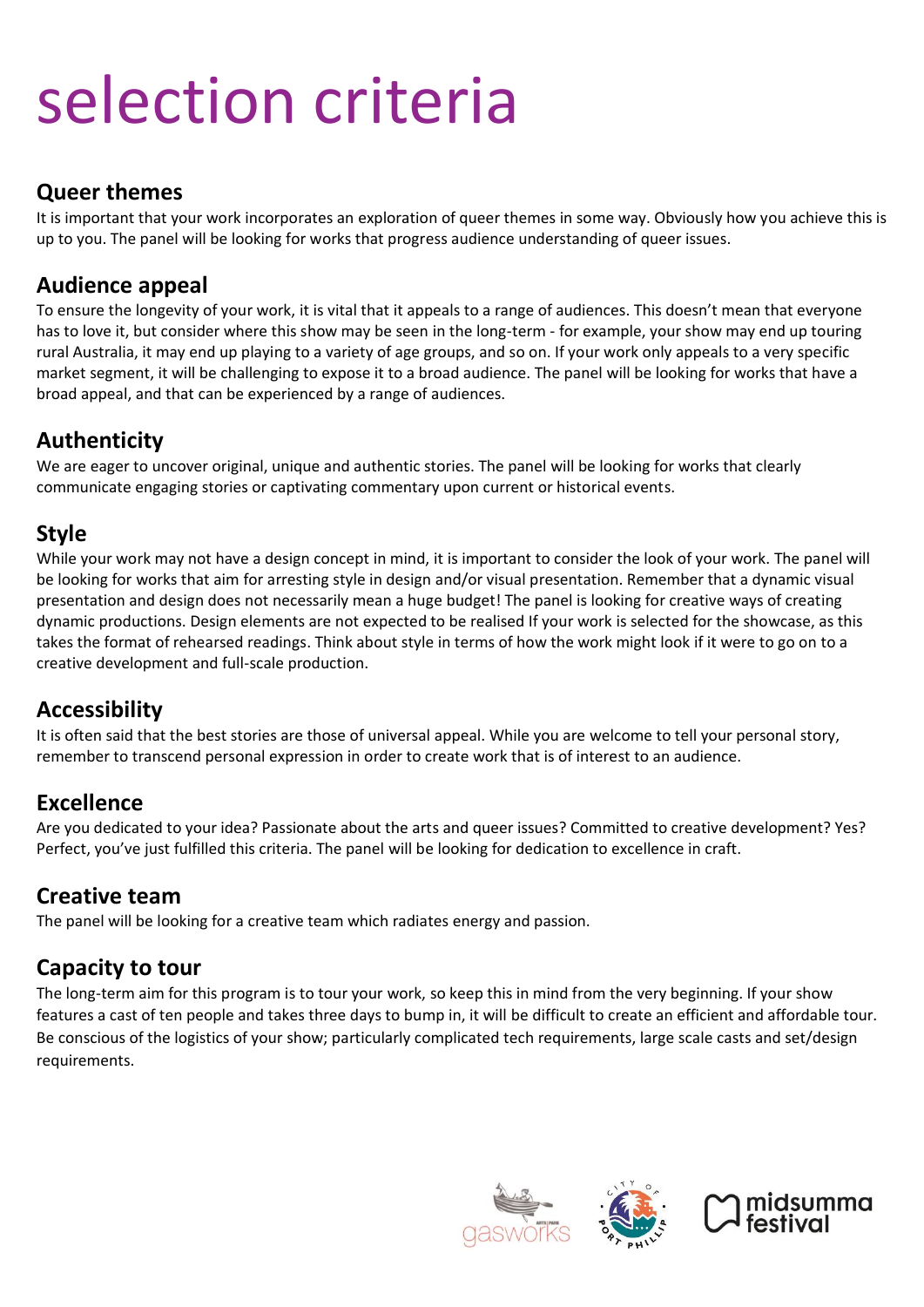# eligibility

## **Conditions of Entry**

- Entries are welcome from people who identify as GSD (gender and sexually diverse) as well as allies.
- The key contact and ideally, the cast and creative team must be based in Victoria and generally available during January to develop and rehearse in readiness for the public showing on Tuesday 25 January 2022. As the super objective of QPAS is to develop a work further and initially present it in Melbourne, a Victorian-based team is preferred in the interest of the project's viability.
- Your submission must be an original Australian work that has yet to be professionally produced.
- If your application is successful, you will be required to sign a document outlining the Terms and Conditions of the opportunity on offer. You will also be required to confirm that if any music or script rights clearances are required for public presentation of your work, those licenses have been obtained.
- If your work is selected for the showcase, Midsumma Festival and Gasworks Arts Park will provide the venue, MC, Front of House staff and operating technician free of charge. While the event will be promoted in the Midsumma Guide and on the Midsumma and Gasworks Arts Park websites, selected artists are encouraged to contribute to event promotion through their own networks.
- Applications are accepted via the online portal only.
- The panel's decision is final and no communication or correspondence will be entered into regarding the selection or judging of the selected applications.